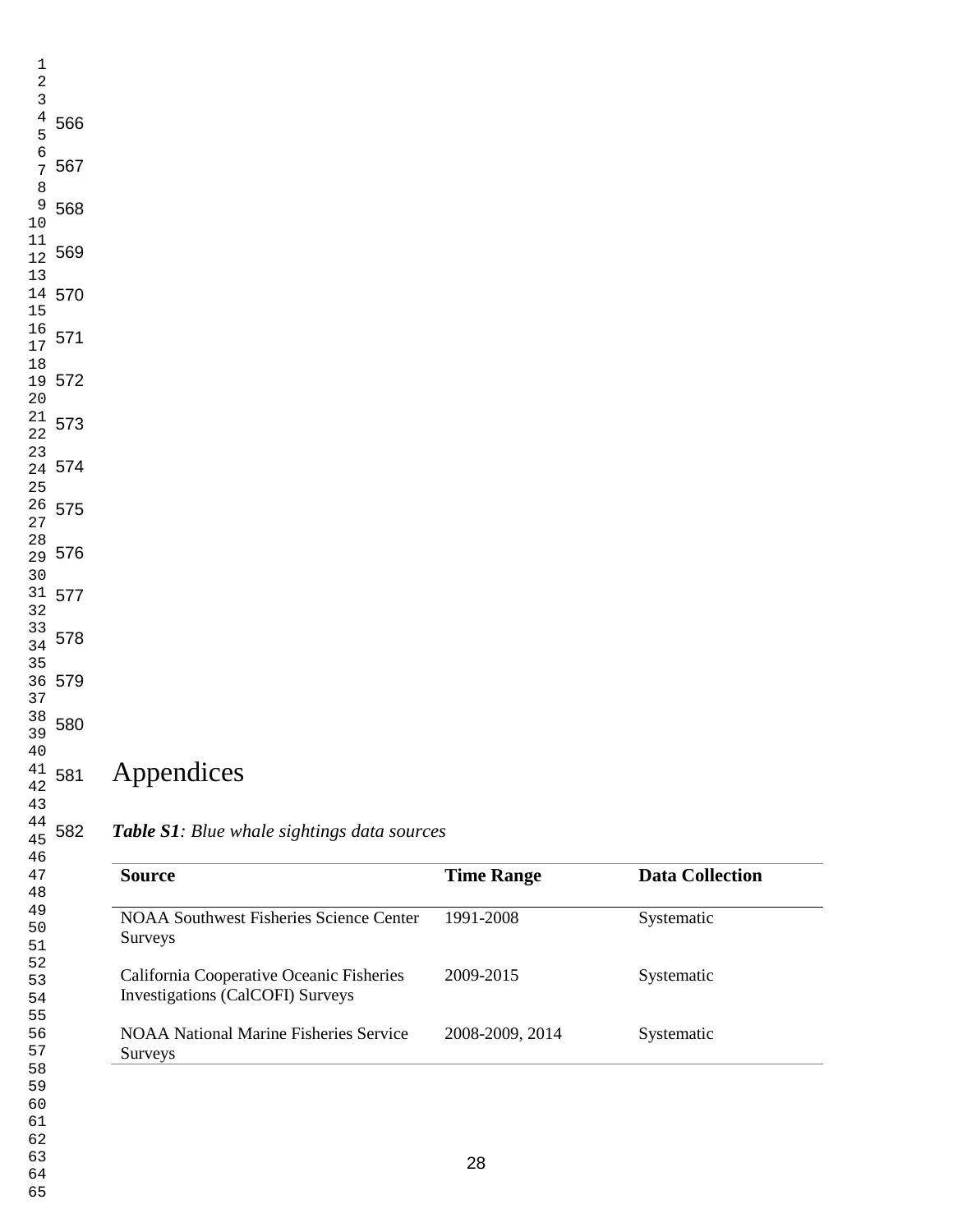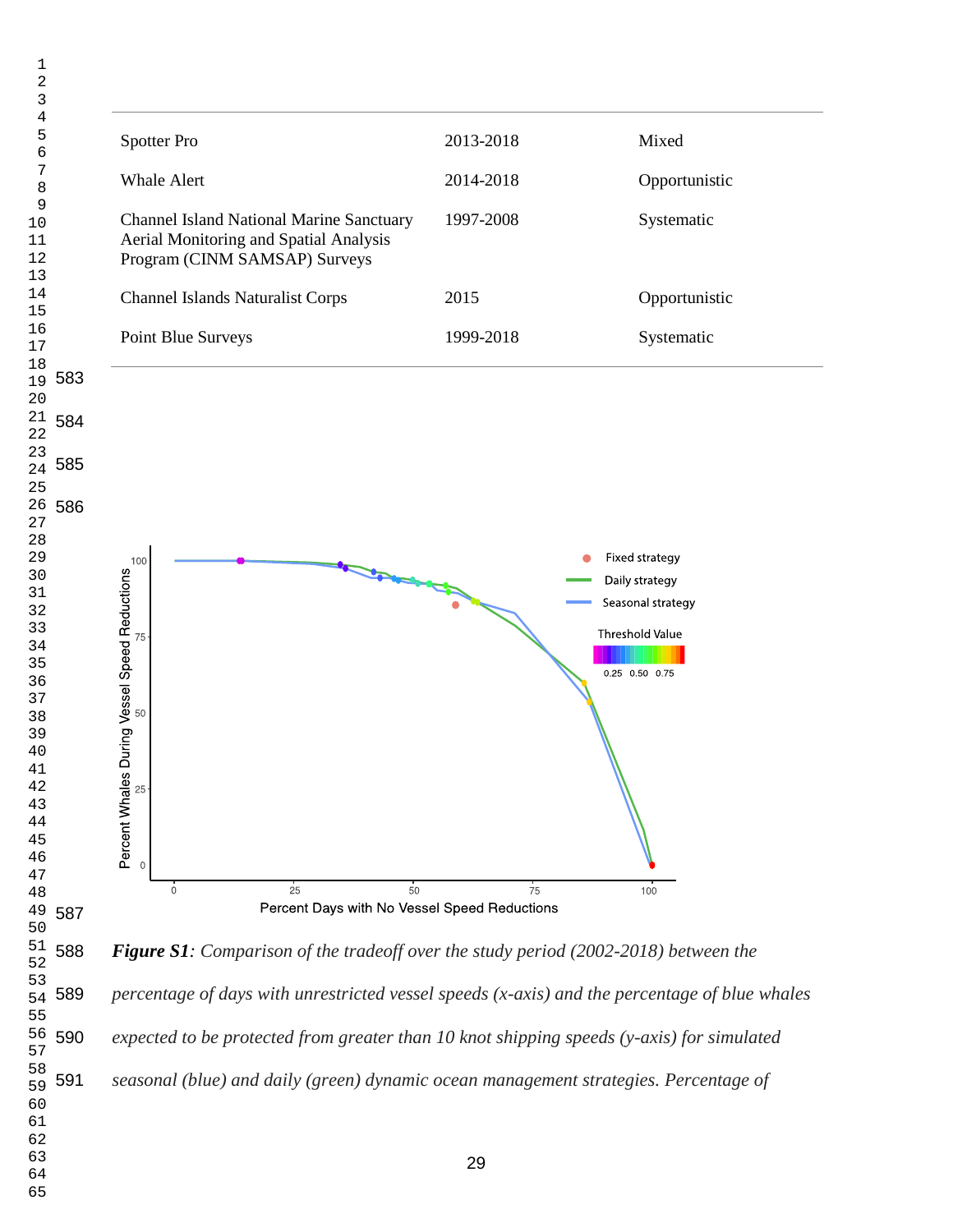*protected whales is calculated from the subset of sightings data originating from system sightings. Points along the curves reflect a range of threshold habitat suitability values, beyond which vessel speeds would be reduced (see text for details). The pink dot indicates how the July through November fixed strategy would perform, according to those same metrics, if enforced.*



 **Figure S2**. *Interannual variability in the tradeoff between the percentage of days with unrestricted vessel speeds (x-axis) and the percentage of blue whales expected to be protected from greater than 10 knot shipping speeds (y-axis) for simulated seasonal (blue) and daily (green) dynamic ocean management strategies. The pink dot in each panel indicates simulated performance of the July through November strategy. The sample size for blue whales sighted that year within the shipping lane to evaluate the strategies is listed on the corresponding sub-plot.*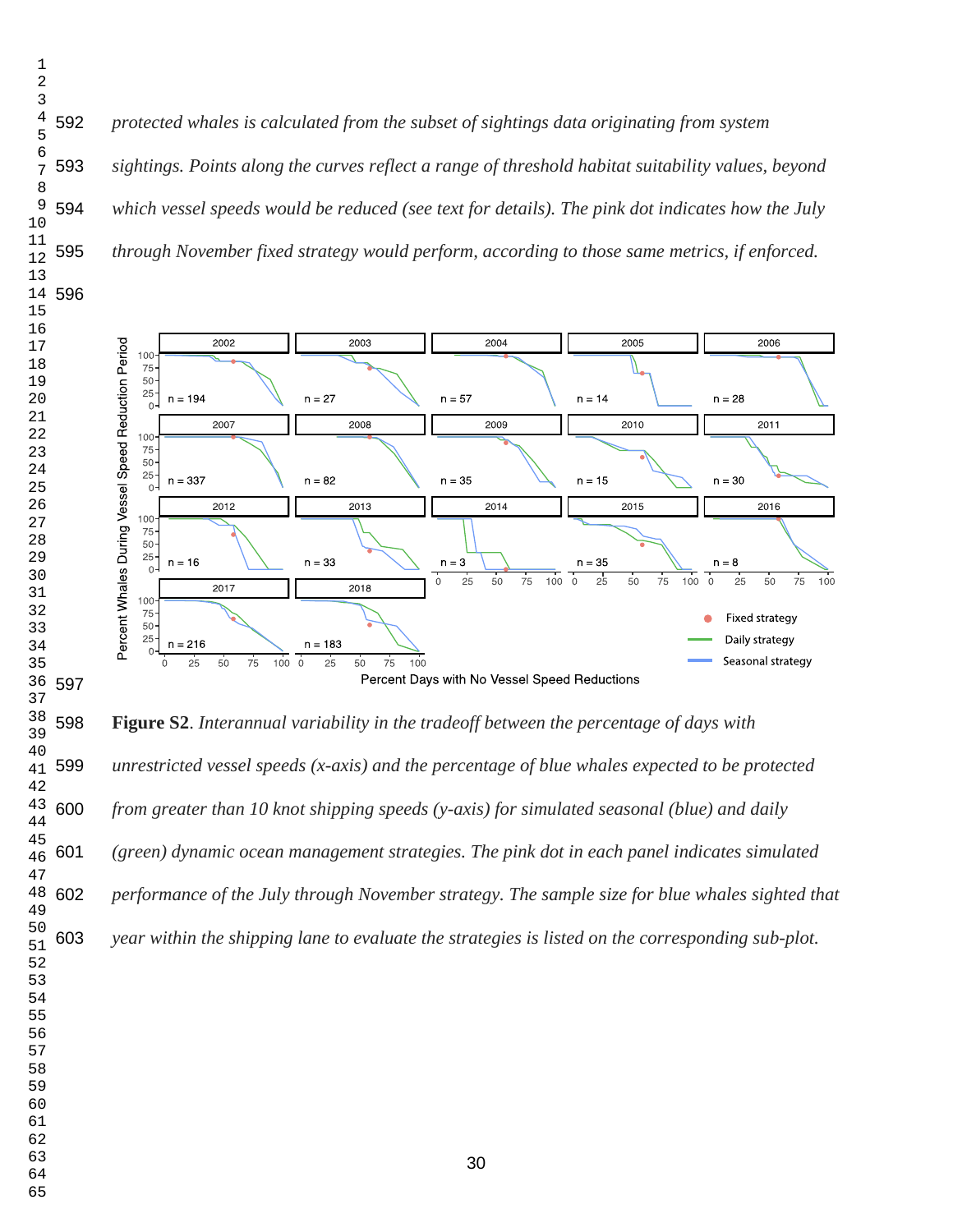

 54 608 59 610 

 *Figure S3. (Left) Distribution of blue whale sightings within the Traffic Separation Scheme by day of year from 2002-2018. Colors represent the predicted habitat suitability value within the shipping lane on a 0-1 scale from the blue whale distribution model. (Right) Days of the year where a vessel speed reduction period was implemented (vertical black line) based on the date range of blue whale sightings in the previous year. This strategy performed slightly better than the fixed strategy in percentage of unrestricted vessel speed days (65% compared to 58%), but*